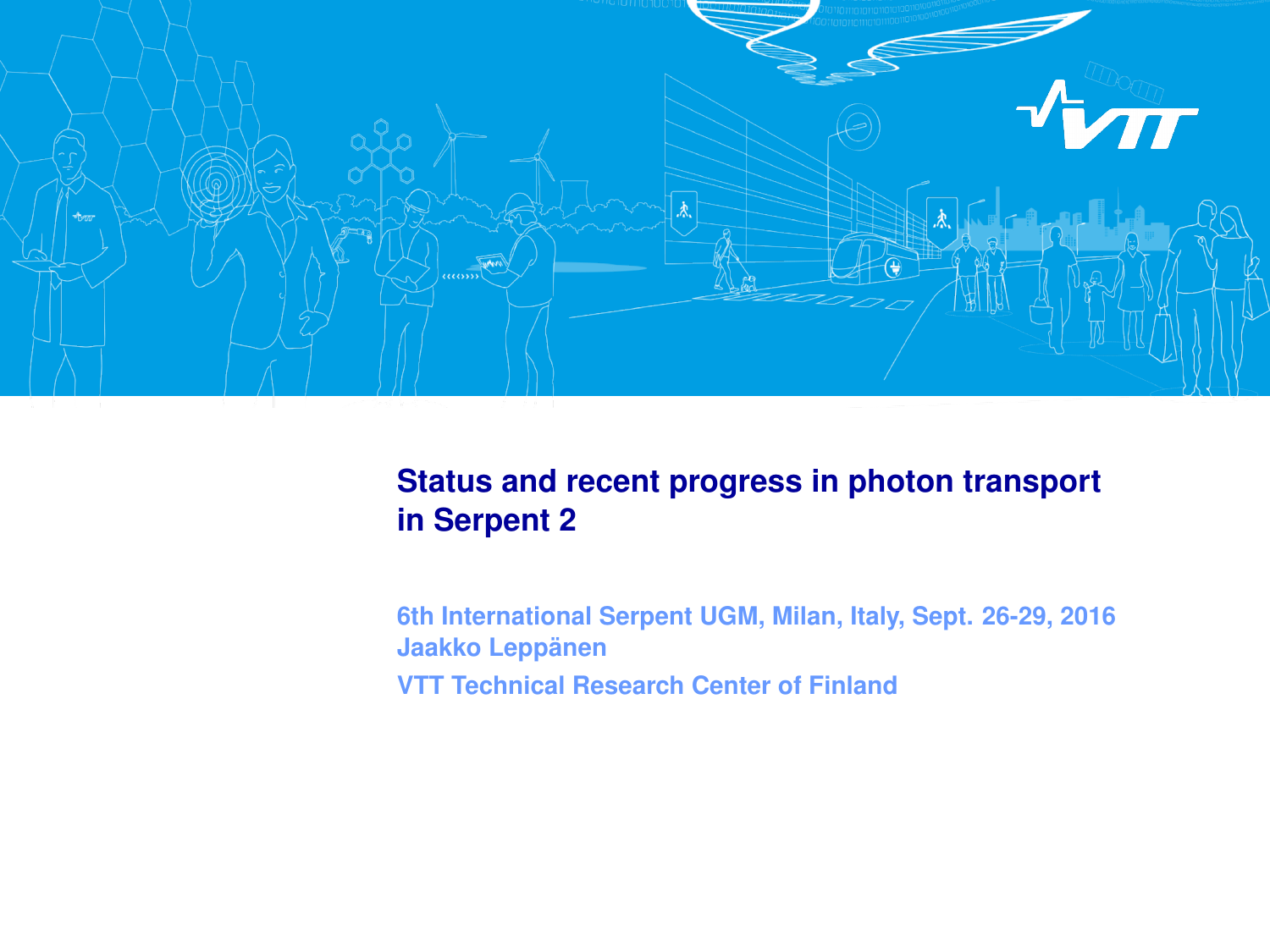

#### **Click to edit Massex Styles Styles Styles Styles Styles Styles Styles Styles Styles Styles Styles Styles Style Outline**

### Photon transport mode

- $\blacktriangleright$  Background
	- $\blacktriangleright$  Interaction data and physics
- Radioactive decay source mode
- Coupled neutron-photon transport mode
- Photon detectors
- Future work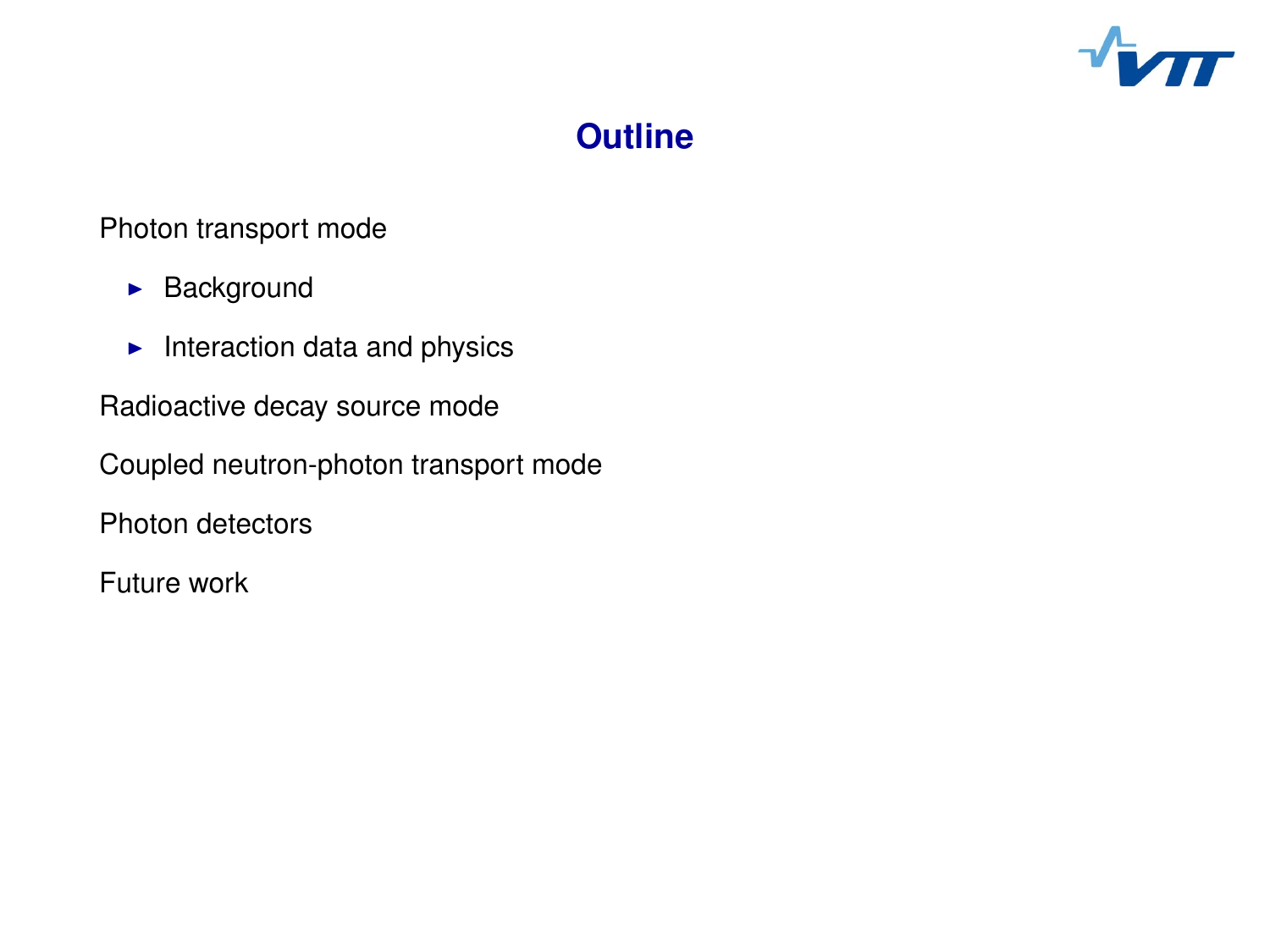

### **Click to edit Master title style Photon transport mode: background**

The main motivation for expanding to photon transport is to simulate gamma heating in multi-physics calculations, which becomes important especially in fast transients

 Click to edit Master text styles Photon interaction physics routines were introduced in update  $2.1.24<sup>1</sup>$ 

Photon transport mode also enables running shielding and dose-rate calculations for problems involving gamma radiation

The simulation can be run using a user-defined source, but there are also two coupled modes under development:

- 1) Radioactive decay source mode, which combines burnup or activation calculation with radioactive decay data and photon emission spectra from ENDF data
- 2) Coupled neutron-photon transport simulation mode, in which fission, capture and inelastic scattering gammas are produced during the neutron transport simulation

These two modes account for the delayed and prompt gamma radiation produced by neutron reactions, respectively

<sup>1</sup> T. Kaltiaisenaho. "*Implementing a photon physics model in Serpent 2.*" M.Sc. Thesis, Aalto University. 2016.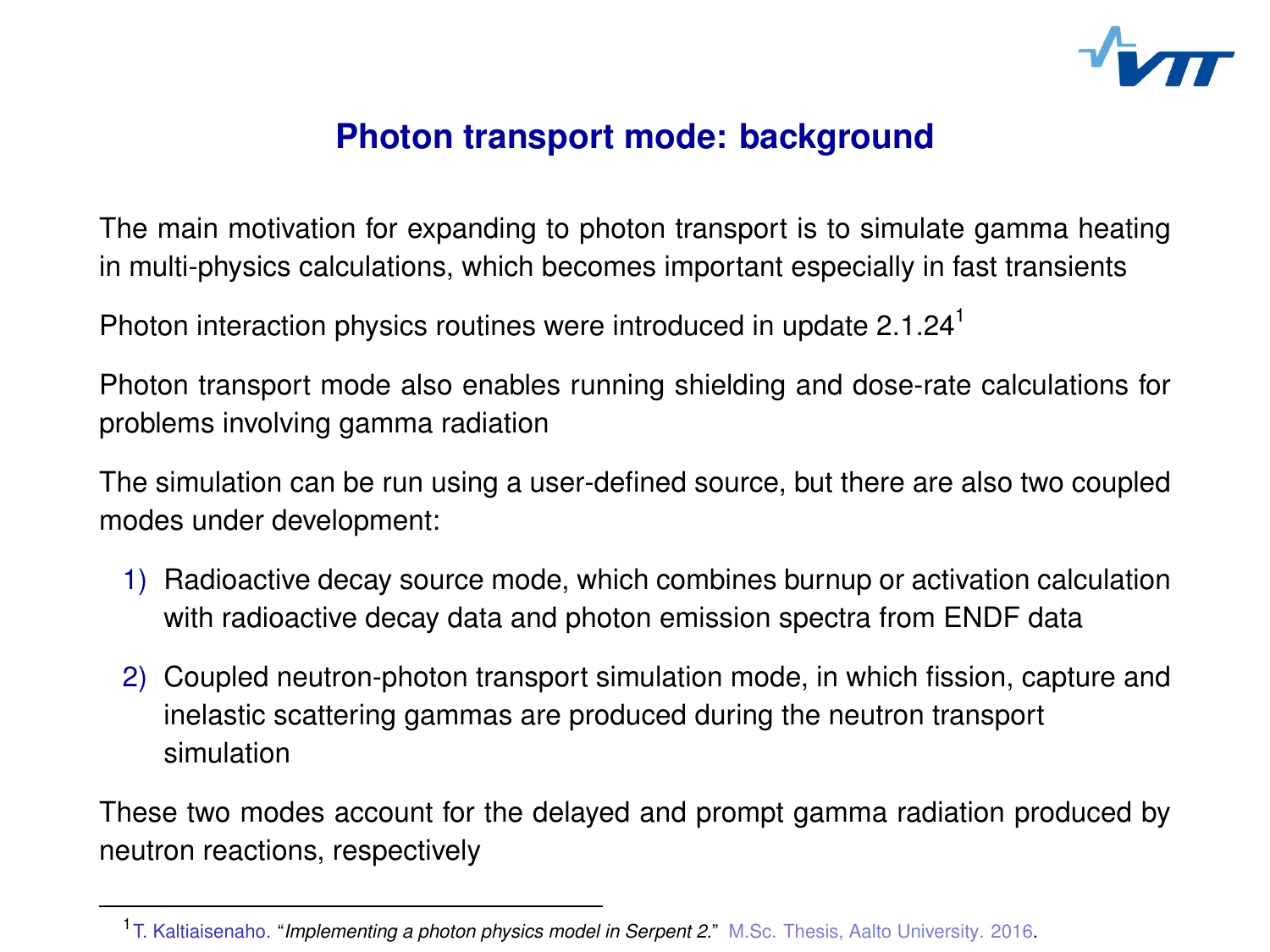

### **Click to edit Master title style Photon transport mode: interaction data**

Photon interaction physics for elements from  $Z = 1$  to 98 and photons from 1 keV to 100 MeV, with reaction cross sections read from ACE format libraries $^2$ 

The physics model differs from MCNP, and all required interaction data is not available In the ACE format data libraries. Additional data is read from separate files:

- $\blacktriangleright$  Most of the interaction data is from ENDF-B-VII.1 (form factors, incoherent scattering functions, photoelectric cross sections and atomic relaxation data)
- $\triangleright$  Other sources for data not included in ENDF-B-VII.1 (Compton profiles, bremsstrahlung data and electron stopping powers)
- $\blacktriangleright$  Matlab script is used for preprocessing of some of the data and for converting the data to a simpler format

The data scheme may be revised at some point

For questions, contact: <Toni.Kaltiaisenaho@aalto.fi>

<sup>2</sup>Currently recommended photon library: mcplib84 from MCNP6 distribution.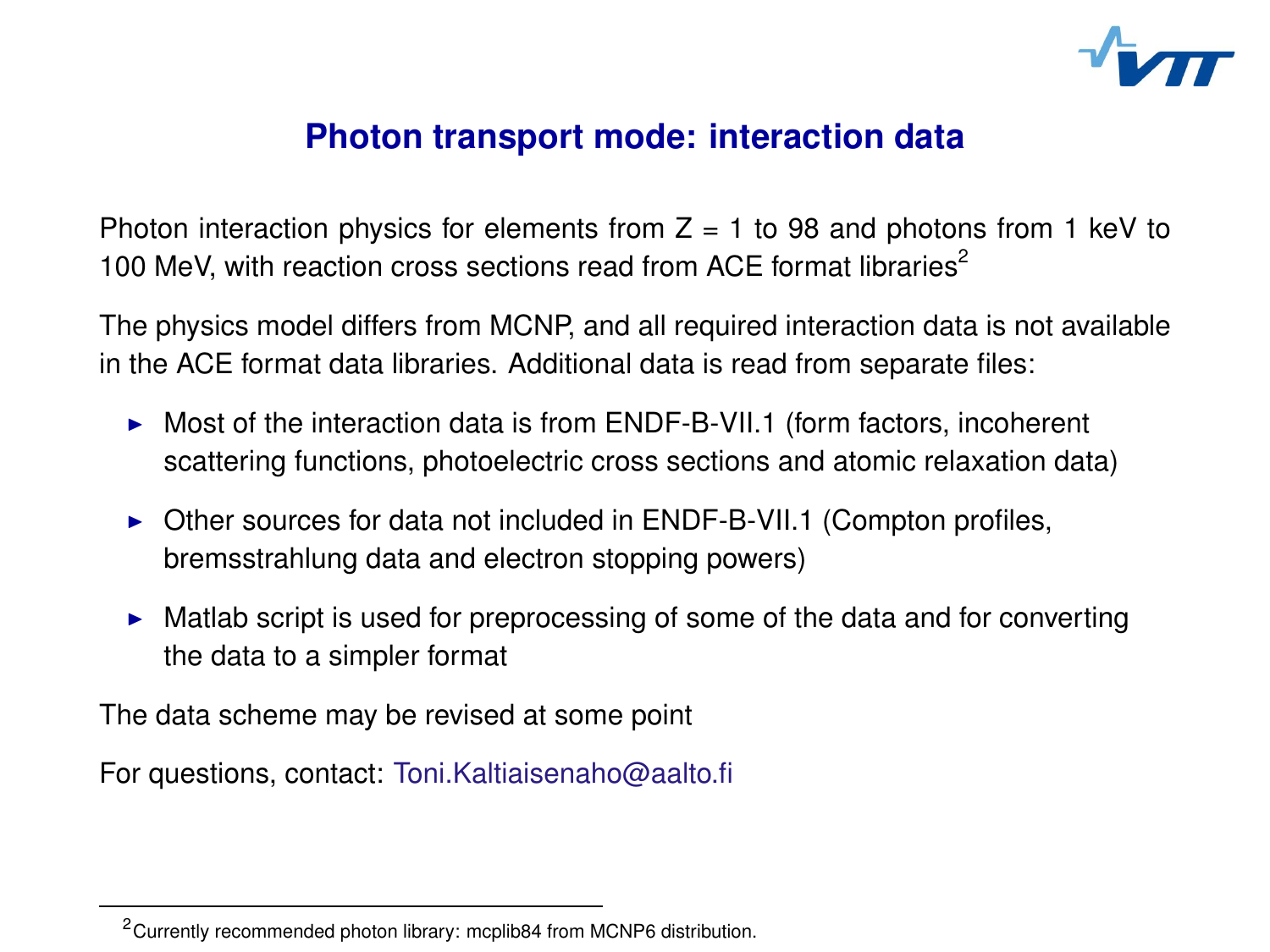

## **Photon transport mode: interaction physics**

**Rayleigh scattering:** (elastic scattering from the electron cloud of an atom)

 $\blacktriangleright$  Direction is sampled using the form factor approximation

**Compton scattering:** (inelastic scattering from an atomic electron)

- $\blacktriangleright$  Direction is sampled using the incoherent scattering function approximation
- $\blacktriangleright$  Doppler broadening of the photon energy is taken into account (caused by the momentum distribution of the electron), important below 1 MeV

#### **Photoelectric effect:**

 $\blacktriangleright$  Electron shell is selected with a probability given by its cross section, all sub-shells are included

#### **Pair production:**

- $\blacktriangleright$  The energies of the electron and positron are sampled from the theoretical differential cross section given by Davies, Bethe and Maximon, with some extensions and approximations used in PENELOPE and Geant4
- $\blacktriangleright$  Positron annihilation at rest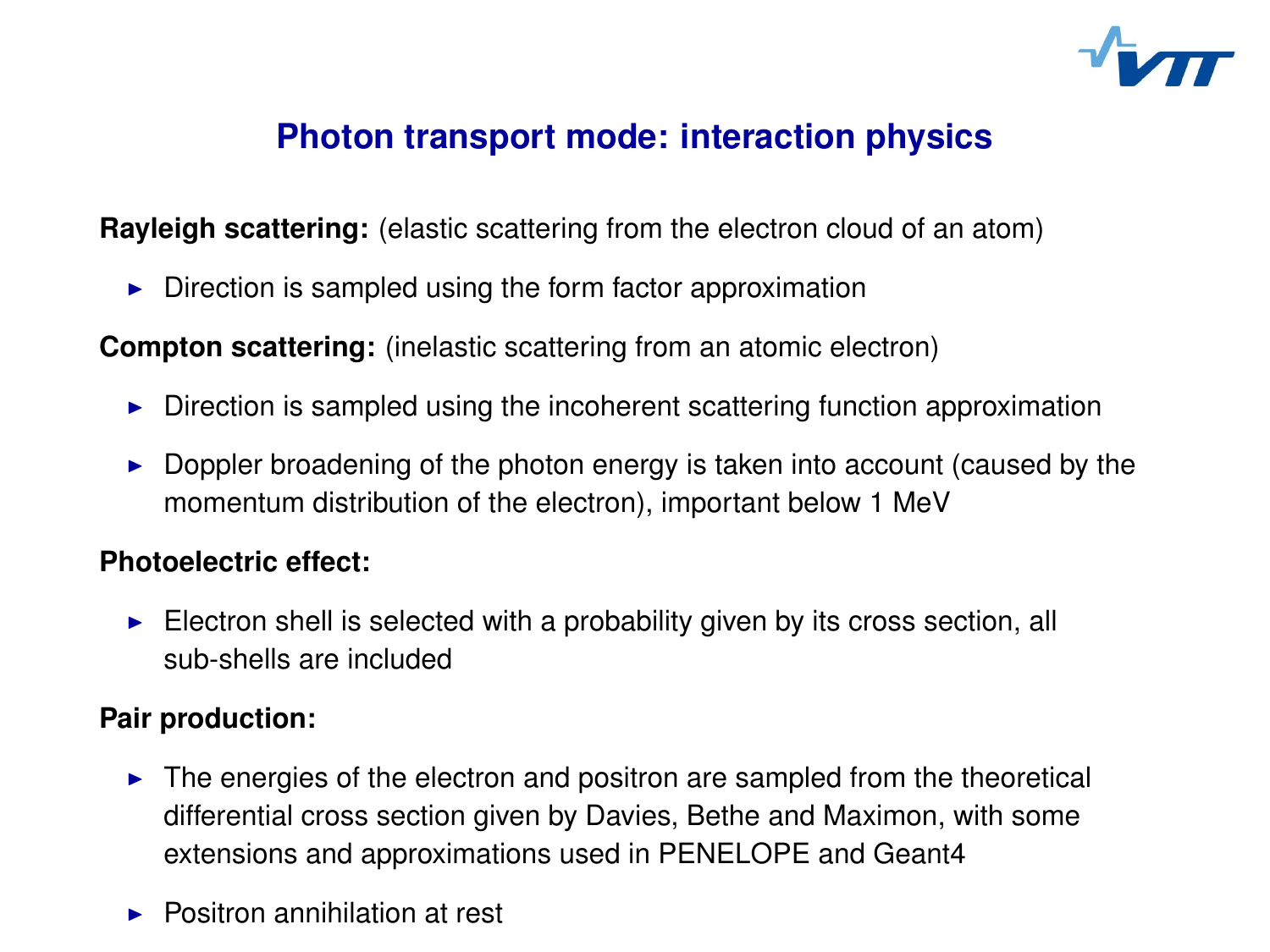

## **Click to edit Master title style Photon transport mode: secondary photons**

#### **Atomic relaxation:**

- $\blacktriangleright$  Compton scattering and photoelectric effect cause vacancies in electron shells
	- Relaxation cascade through radiative (fluorescence) and non-radiative (Auger, Coster–Kronig) transitions
	- $\blacktriangleright$  Transitions are sampled according to the probabilities given by ENDF/B-VII.1, all possible transitions are included

#### **Thick-target bremsstrahlung approximation:**

- $\blacktriangleright$  Electrons are generated through Compton scattering, photoelectric effect, pair production and non-radiative transitions
- $\triangleright$  Bremsstrahlung photon production is important especially for high-Z atoms at energies above ∼1 MeV
- $\blacktriangleright$  The number of bremsstrahlung photons and their energies are sampled from the distributions given by the continuous slowing down approximation (CSDA)
- Angular distribution is omitted; the direction of the bremsstrahlung photon is equal to the direction of the electron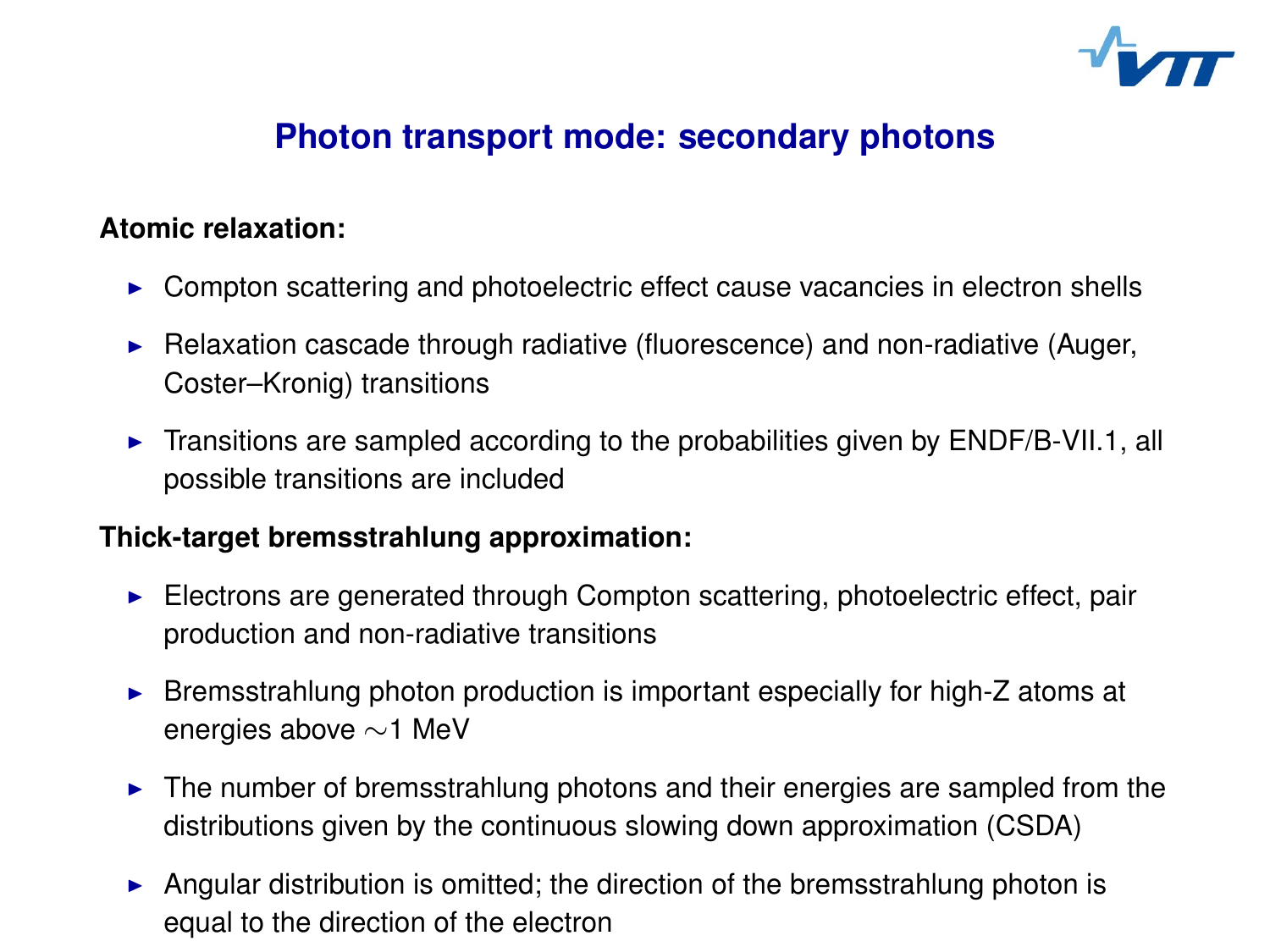

### **Radioactive decay source mode**

A radioactive decay source mode was implemented already in Serpent version 2.1.24, for the purpose of radiation transport calculations involving activated materials

 Click to edit Master text styles The source term is determined by:<br>

- $\blacktriangleright$  Isotopic material compositions, either user-defined or obtained from a previous burnup / activation calculation
- $\blacktriangleright$  Decay constants of radioactive nuclides, read from ENDF-format decay data file
- $\blacktriangleright$  Photon emission line spectra, read from ENDF-format decay data file

Only (discrete) photon emitting reactions are included for now, but the methodology is planned to be extended to neutrons in the future.

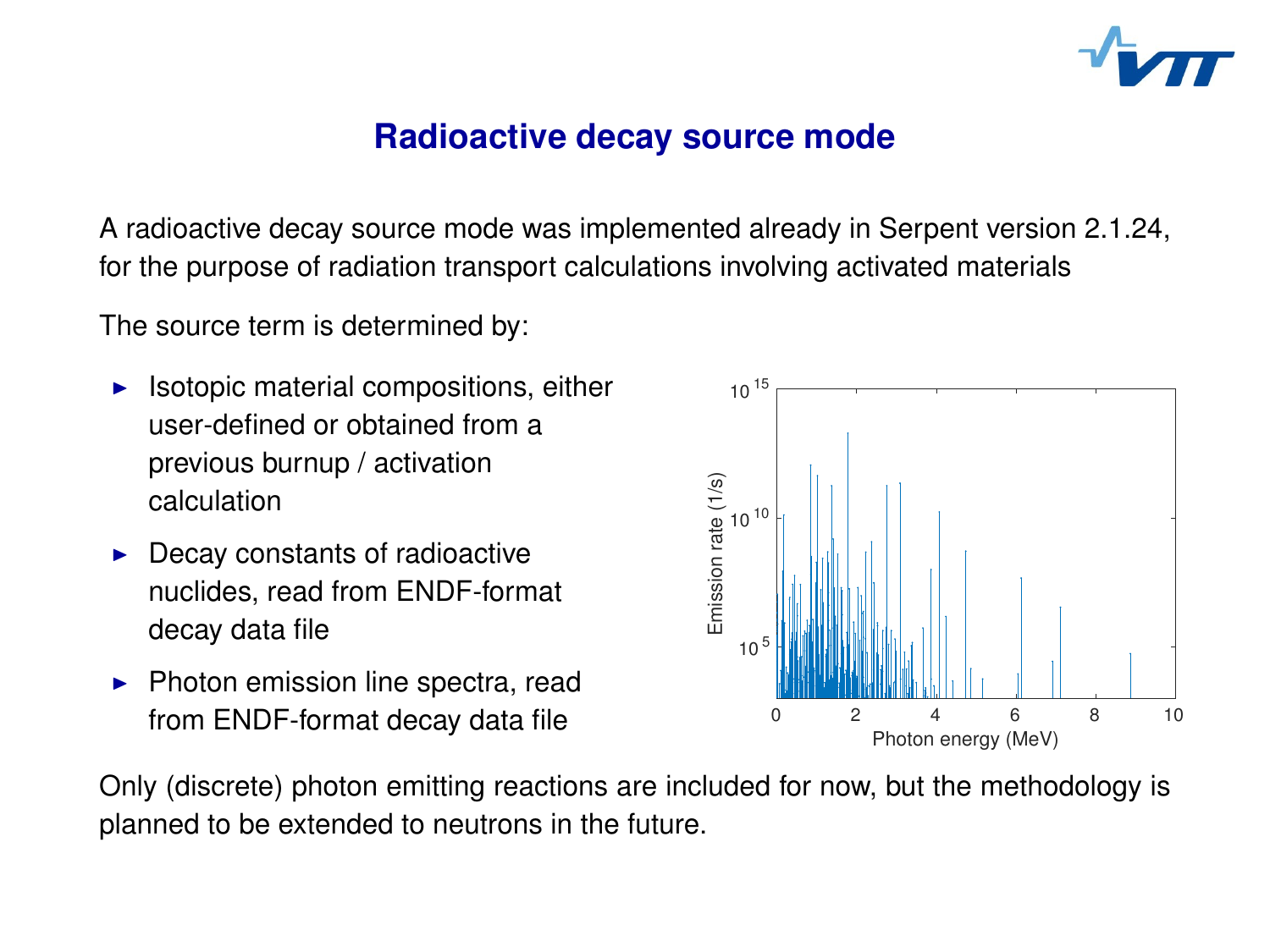

## **Radioactive decay source mode**

Sampling the emission energy from discrete line spectra is straightforward:

- 1) Sample decaying nuclide
	- 2) Sample emission line

Two algorithms for sampling the position:

**Analog sampling** – Source points are sampled uniformly throughout the geometry and each point accepted or rejected based on the ratio of local to maximum emission rate.

**Implicit sampling** – Source points are sampled uniformly throughout the geometry and the weight of the emitted photon adjusted according to the ratio of local to average emission rate.

Efficiency of analog sampling becomes poor when most (but not all) of the activity is concentrated on local hot spots.

Implicit sampling allows covering the geometry uniformly with source points, but may lead to sparse distribution of weights and lead to problems with tally statistics.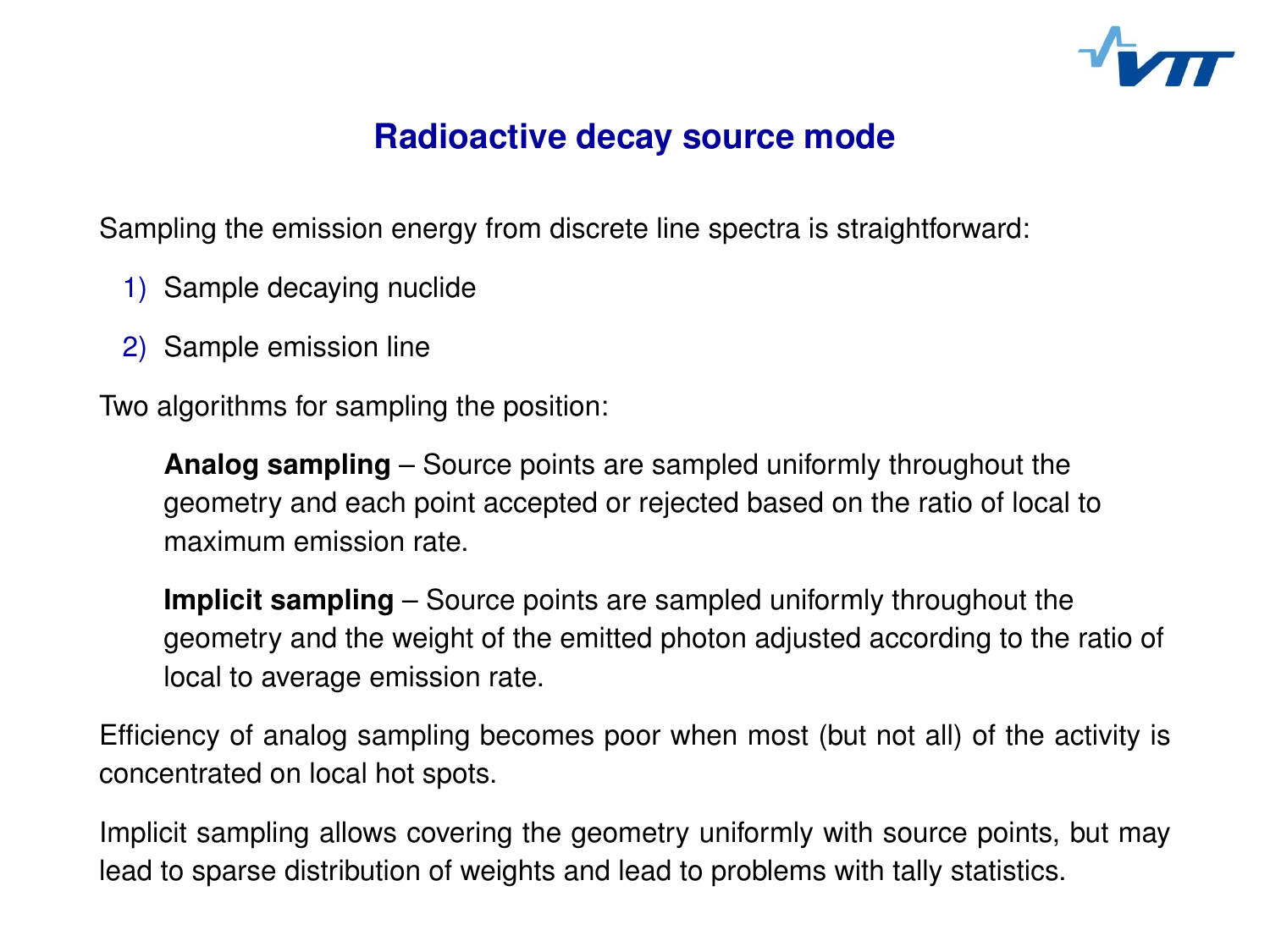

### **Radioactive decay source mode**

The radioactive decay source mode is most conveniently used with burnup or activation calculation (radioactive material compositions read from a binary restart file)

 Click to edit Master text styles The same input can be used in both calculations without major modifications:<br>.

- $\blacktriangleright$  Isotopic material compositions automatically converted into elemental
- Source normalization done automatically based on total photon emission rate

Test applications:

- $\blacktriangleright$  Radiation shielding calculations for CASTOR canister with spent nuclear fuel (carried out within the SAFIR2018/KATVE project)
- $\blacktriangleright$  Shut-down dose-rate calculations for the ITER fusion reactor<sup>3,4</sup>

<sup>3</sup>P. Siren and J. Leppänen. "*Expanding the Use of Serpent 2 to Fusion Applications: Development of a Plasma Neutron Source.*" In proc. PHYSOR 2016. Sun Valley, ID, May 1-6, 2016.

<sup>4</sup> J. Leppänen and T. Kaltiaisenaho. "*Expanding the Use of Serpent 2 to Fusion Applications: Shut-down Dose Rate Calculations.*" In proc. PHYSOR 2016. Sun Valley, ID, May 1-6, 2016.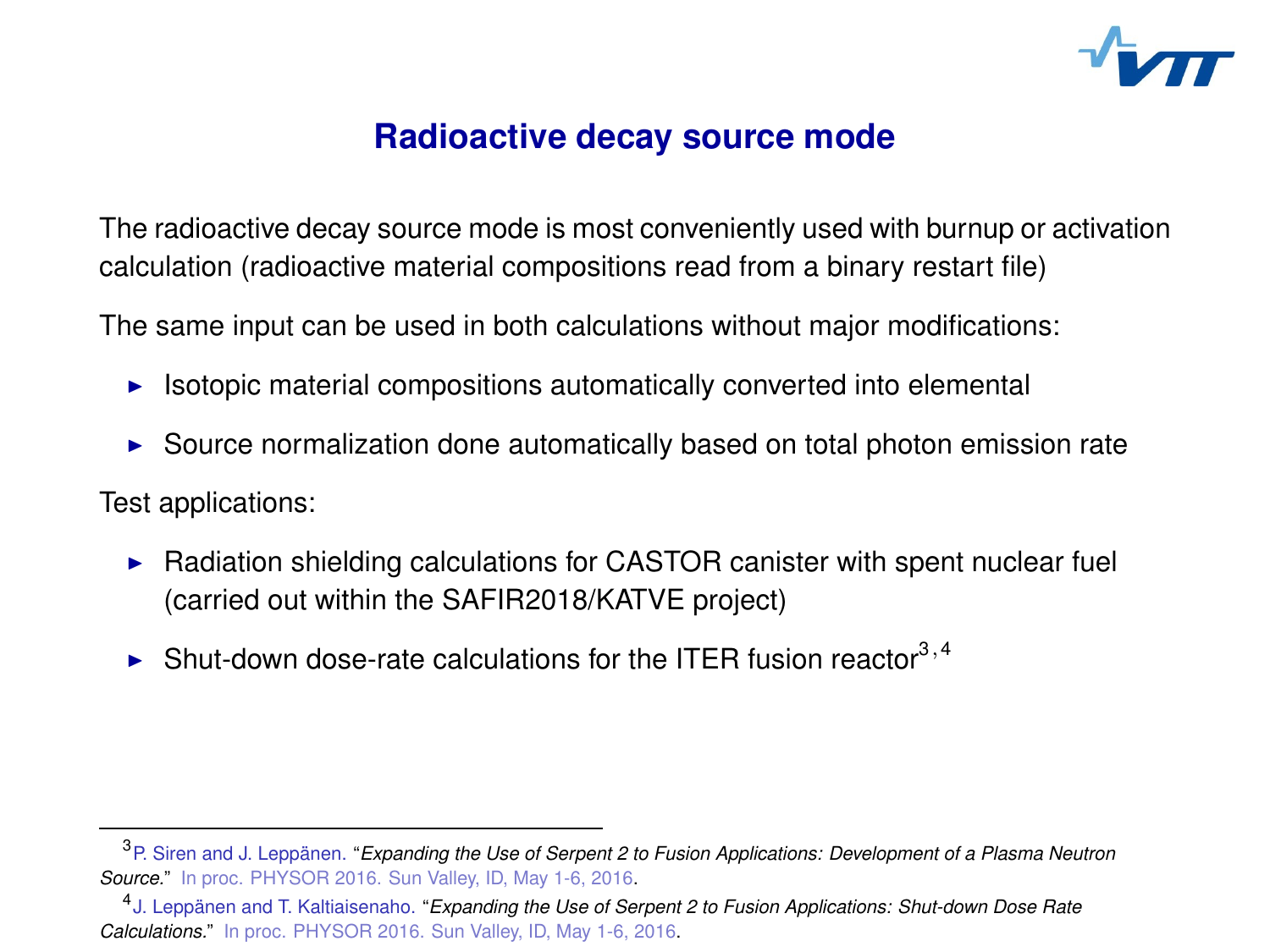

## **Coupled neutron-photon transport mode**

Work on a coupled neutron-photon transport is under way:

- **Prompt gamma production reactions are now included in the physics models** (data from standard ACE files)
	- ► The sampling routines are being comprehensively tested by comparing against<br>MCNP5: MCNP5:
		- Simple "Broomstick" problem: unidirectional neutron beam along a narrow cylinder, secondary neutron and photon spectra tallied
		- Carried out for all nuclides in ENDF/B-VII.1, JEFF-3.2, JENDL-4.0 and FENDL-3.0 evaluated nuclear data files (as part of testing new cross section libraries for Serpent 2)
	- $\triangleright$  The coupling is not yet accomplished, but the methodology can be tested by writing the produced photons in a source file for second simulation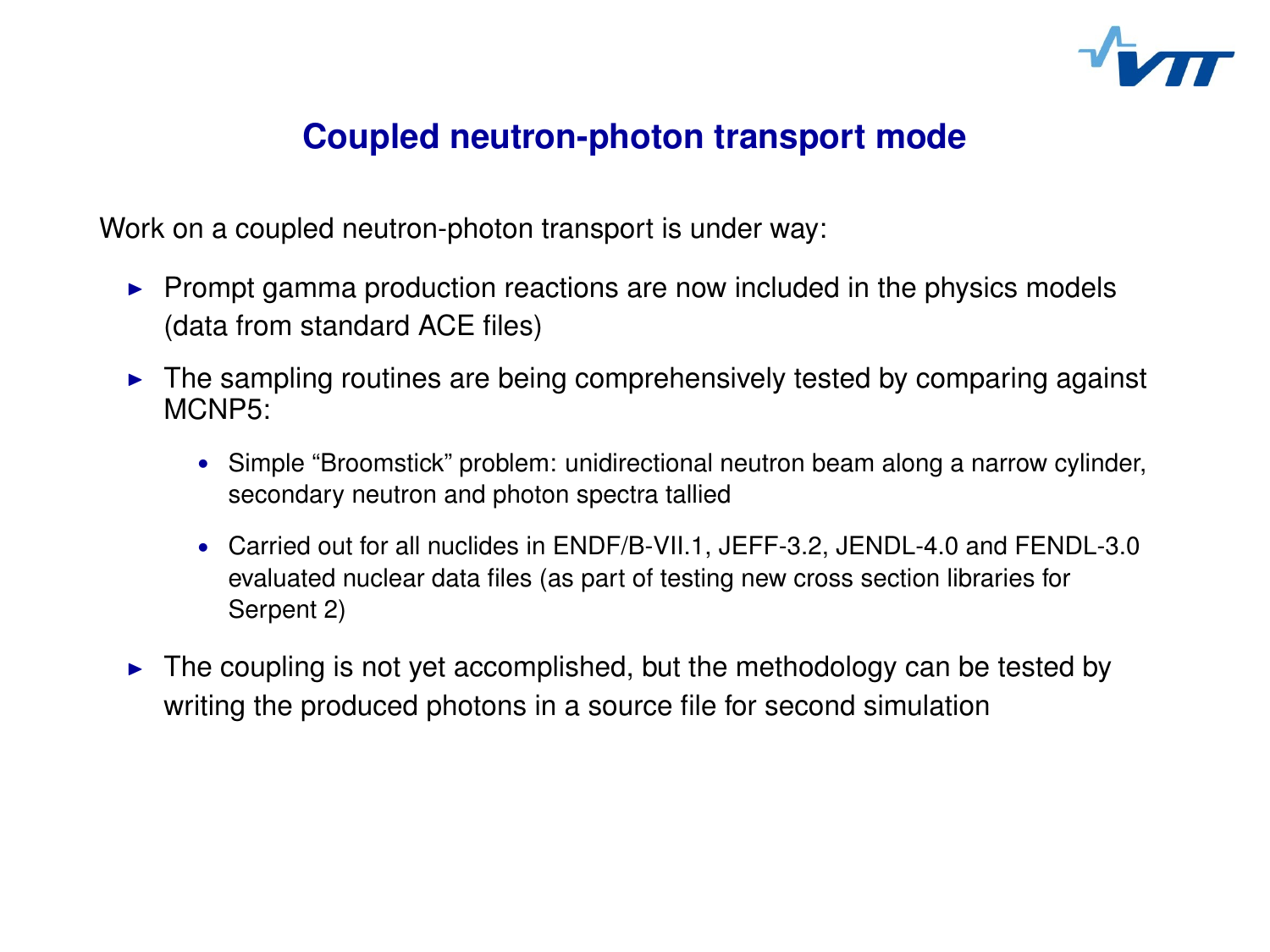





Figure 1 : Comparison of secondary neutron and photon spectra between Serpent 2 and MCNP5 ("broomstick" model, U-238 from JENDL-4.0). Left: outward current spectra, Right: relative differences between the codes.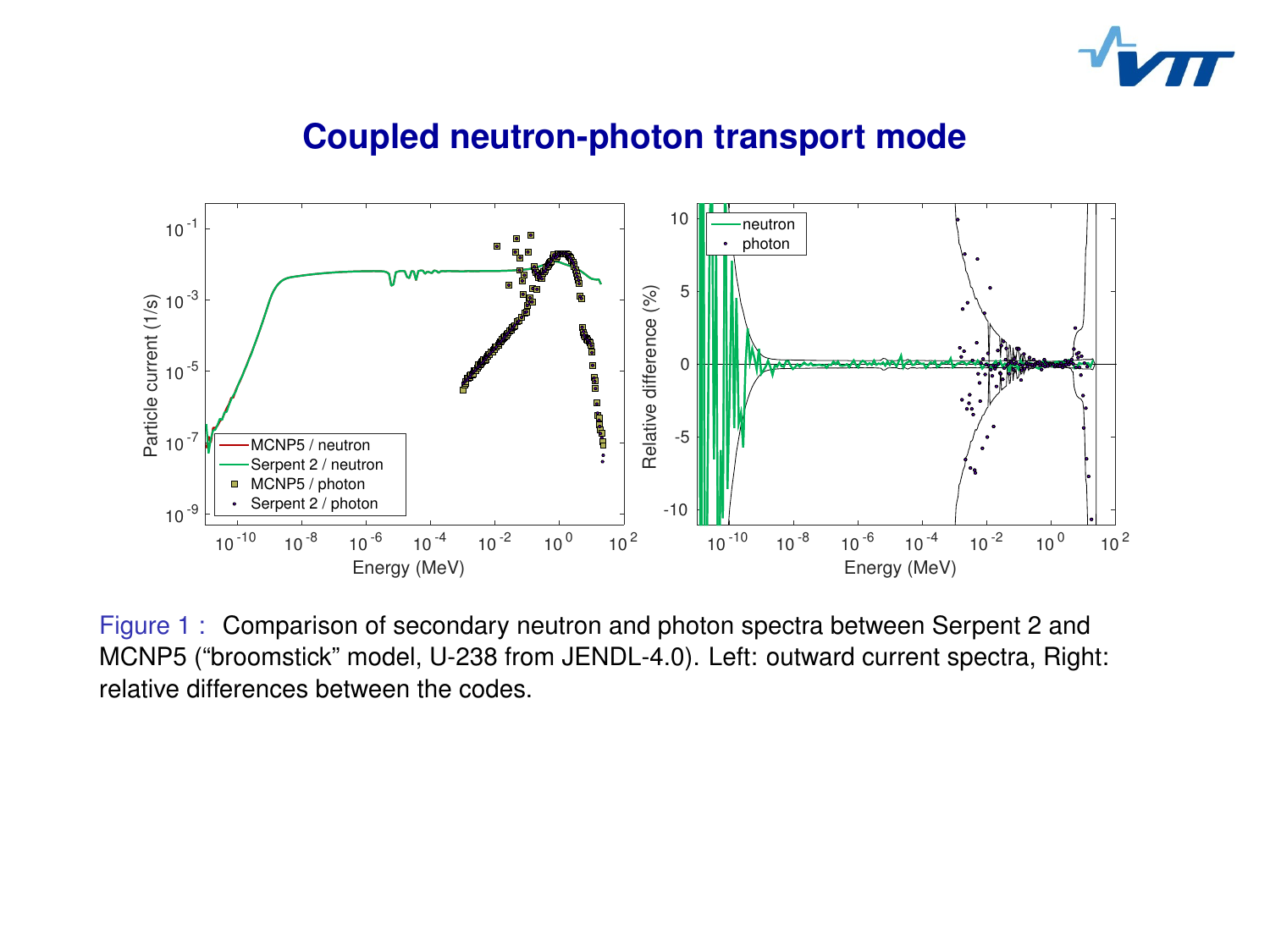

### **Click to edit Master the Photon detectors**

The conventional detectors (tallies) are available for photons as well. In addition there are three photon-specific detector types:<sup>5</sup>

- 1) Photon dose rate detector based on built-in photon mass-energy attenuation coefficients from NIST data:
	- Material-wise coefficients for 48 materials
	- Elemental data for calculating coefficients for arbitrary input materials (done Elomonial data lor de<br>automatically)
	- 2) Photon pulse height detector
	- 3) Analog photon heating detector equivalent with the \*f8 tally in MCNP (implemented in 2.1.27)

The standard detector methodology in Serpent 2 also includes user-defined response functions, which can be used, for example, in the calculation of biological dose.

The coupled neutron/photon transport mode was tested by a summer student from Aalto University (the report is not completed yet)

<sup>5</sup> The response numbers are listed at Serpent Wiki:

[http://serpent.vtt.fi/mediawiki/index.php/ENDF\\_reaction\\_MT's\\_and\\_macroscopic\\_reaction\\_numbers](http://serpent.vtt.fi/mediawiki/index.php/ENDF_reaction_MT)